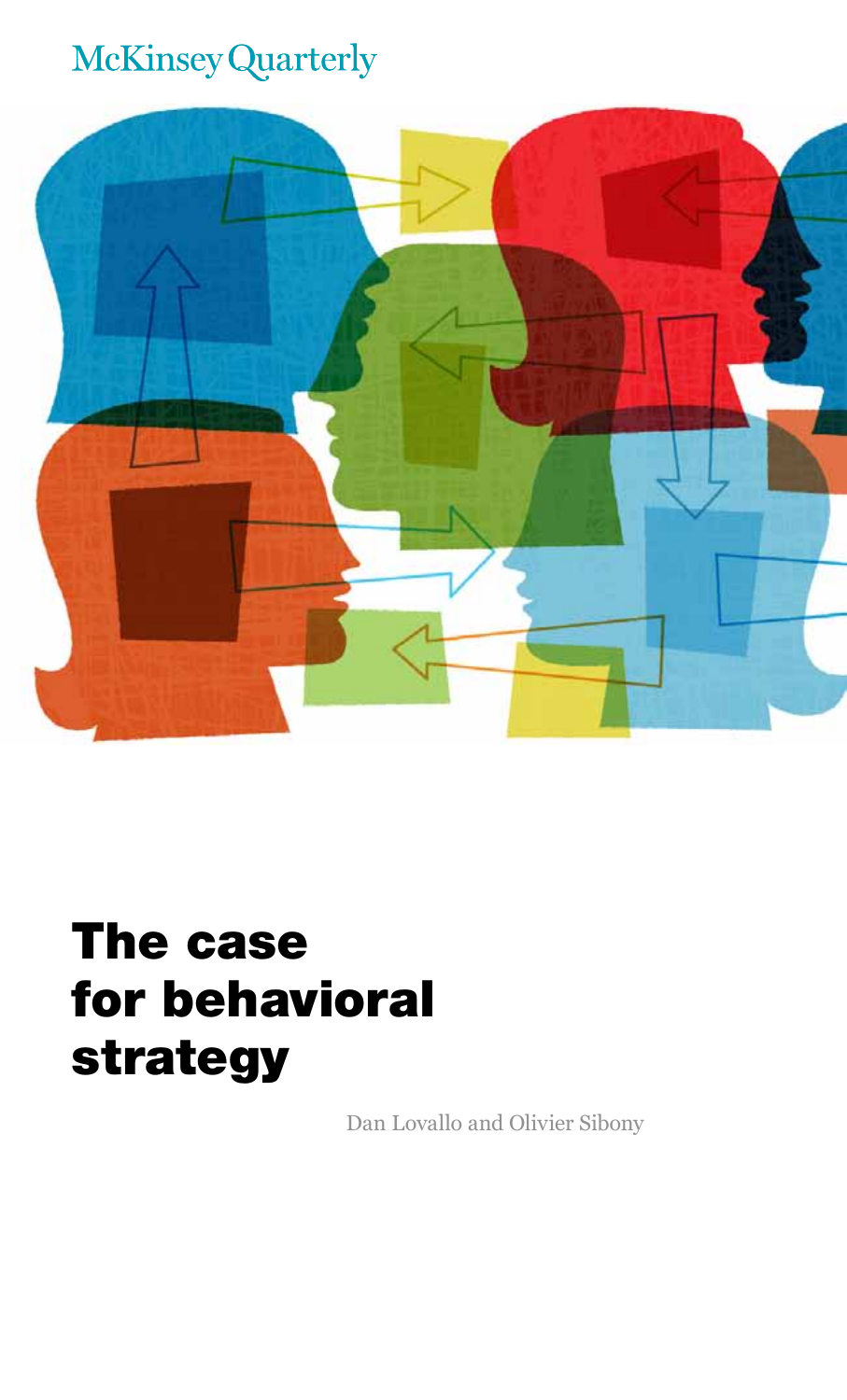

Left unchecked, subconscious biases will undermine strategic decision making. Here's how to counter them and improve corporate performance.

Dan Lovallo is a professor at the University of Sydney, a senior research fellow at the Institute for Business Innovation at the University of California, Berkeley, and an adviser to McKinsey; Olivier Sibony is a director in McKinsey's Brussels office.

Once heretical, behavioral economics is now mainstream. Money managers employ its insights about the limits of rationality in understanding investor behavior and exploiting stock-pricing anomalies. Policy makers use behavioral principles to boost participation in retirement-savings plans. Marketers now understand why some promotions entice consumers and others don't.

Yet very few corporate strategists making important decisions consciously take into account the cognitive biases—systematic tendencies to deviate from rational calculations—revealed by behavioral economics. It's easy to see why: unlike in fields such as finance and marketing, where executives can use psychology to make the most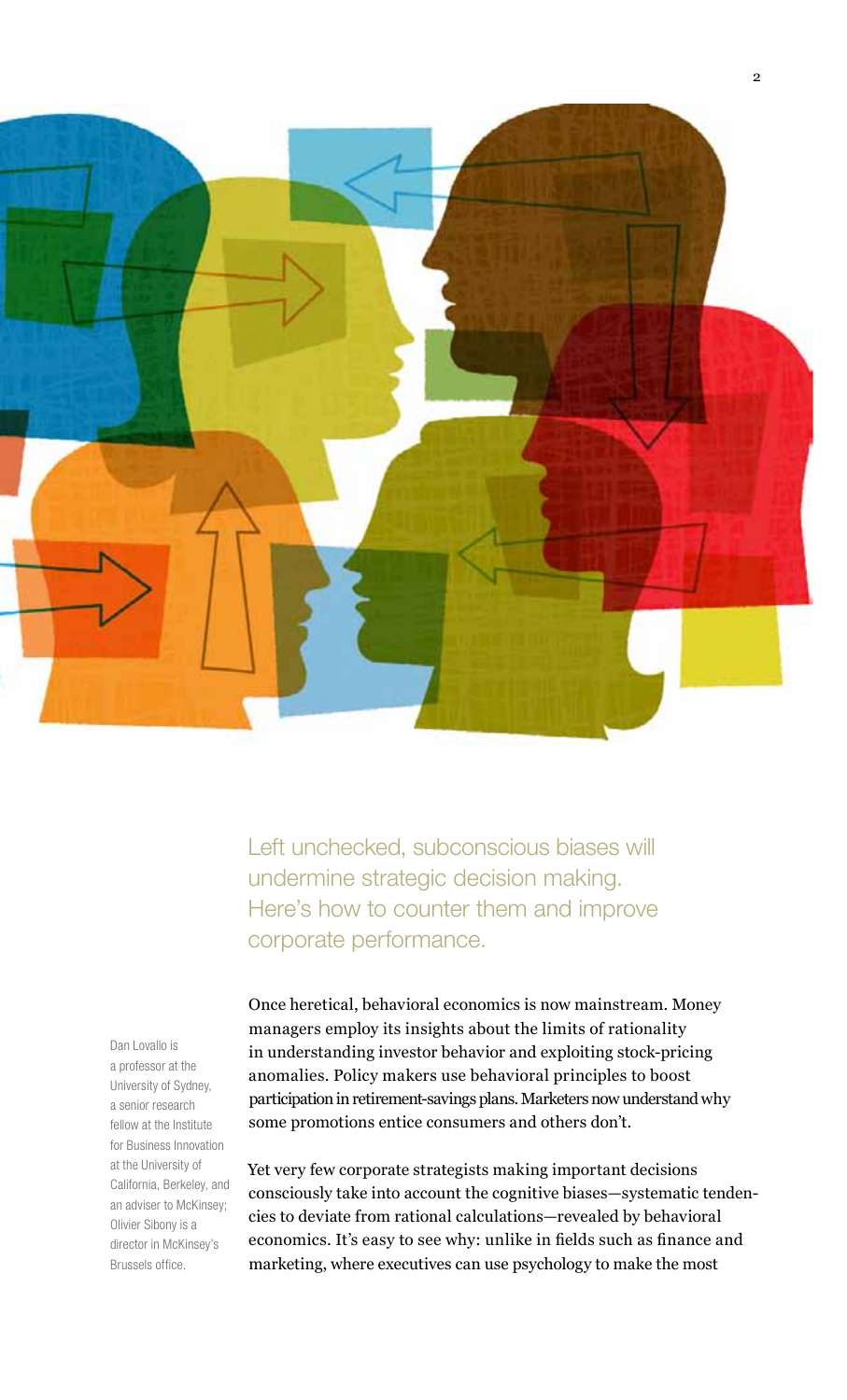of the biases residing in *others*, in strategic decision making leaders need to recognize *their own* biases. So despite growing awareness of behavioral economics and numerous efforts by management writers, including ourselves, to make the case for its application, most executives have a justifiably difficult time knowing how to harness its power.<sup>1</sup>

This is not to say that executives think their strategic decisions are perfect. In a recent *McKinsey Quarterly* survey of 2,207 executives, only 28 percent said that the quality of strategic decisions in their companies was generally good, 60 percent thought that bad decisions were about as frequent as good ones, and the remaining 12 percent thought good decisions were altogether infrequent.<sup>2</sup> Our candid conversations with senior executives behind closed doors reveal a similar unease with the quality of decision making and confirm the significant body of research indicating that cognitive biases affect the most important strategic decisions made by the smartest managers in the best companies. Mergers routinely fail to deliver the expected synergies.<sup>3</sup> Strategic plans often ignore competitive responses.<sup>4</sup> And large investment projects are over budget and over time—over and over again.5

In this article, we share the results of new research quantifying the financial benefits of processes that "debias" strategic decisions. The size of this prize makes a strong case for practicing behavioral strategy—a style of strategic decision making that incorporates the lessons of psychology. It starts with the recognition that even if we try, like Baron Münchhausen, to escape the swamp of biases by pulling ourselves up by our own hair, we are unlikely to succeed. Instead, we need new norms for activities such as managing meetings (for more on running unbiased meetings, see "Taking the bias out of meetings," available early April 2010 on mckinseyquarterly.com), gathering data, discussing analogies, and stimulating debate that together can diminish the impact of cognitive biases on critical decisions. To support those new norms, we also need a simple language for recognizing and discussing biases, one that is grounded in the reality of corporate life, as opposed to the sometimes-arcane language of academia. All this represents a significant commitment and, in some organizations, a profound cultural change.



<sup>&</sup>lt;sup>1</sup> See Charles Roxburgh, "Hidden flaws in strategy," mckinseyquarterly.com, May 2003; and Dan P. Lovallo and Olivier Sibony, "Distortions and deceptions in strategic decisions," mckinseyquarterly.com, February 2006.

<sup>2</sup>See "Flaws in strategic decision making: McKinsey Global Survey Results," mckinseyquarterly.com, January 2009.

<sup>3</sup>See Dan Lovallo, Patrick Viguerie, Robert Uhlaner, and John Horn, "Deals without

delusions," *Harvard Business Review,* December 2007, Volume 85, Number 12, pp. 92–99. <sup>4</sup>See John T. Horn, Dan P. Lovallo, and S. Patrick Viguerie, "Beating the odds in market entry," mckinseyquarterly.com, November 2005.

<sup>5</sup>See Bent Flyvbjerg, Dan Lovallo, and Massimo Garbuio, "Delusion and deception in large infrastructure projects," *California Management Review,* 2009, Volume 52, Number 1, pp. 170–93.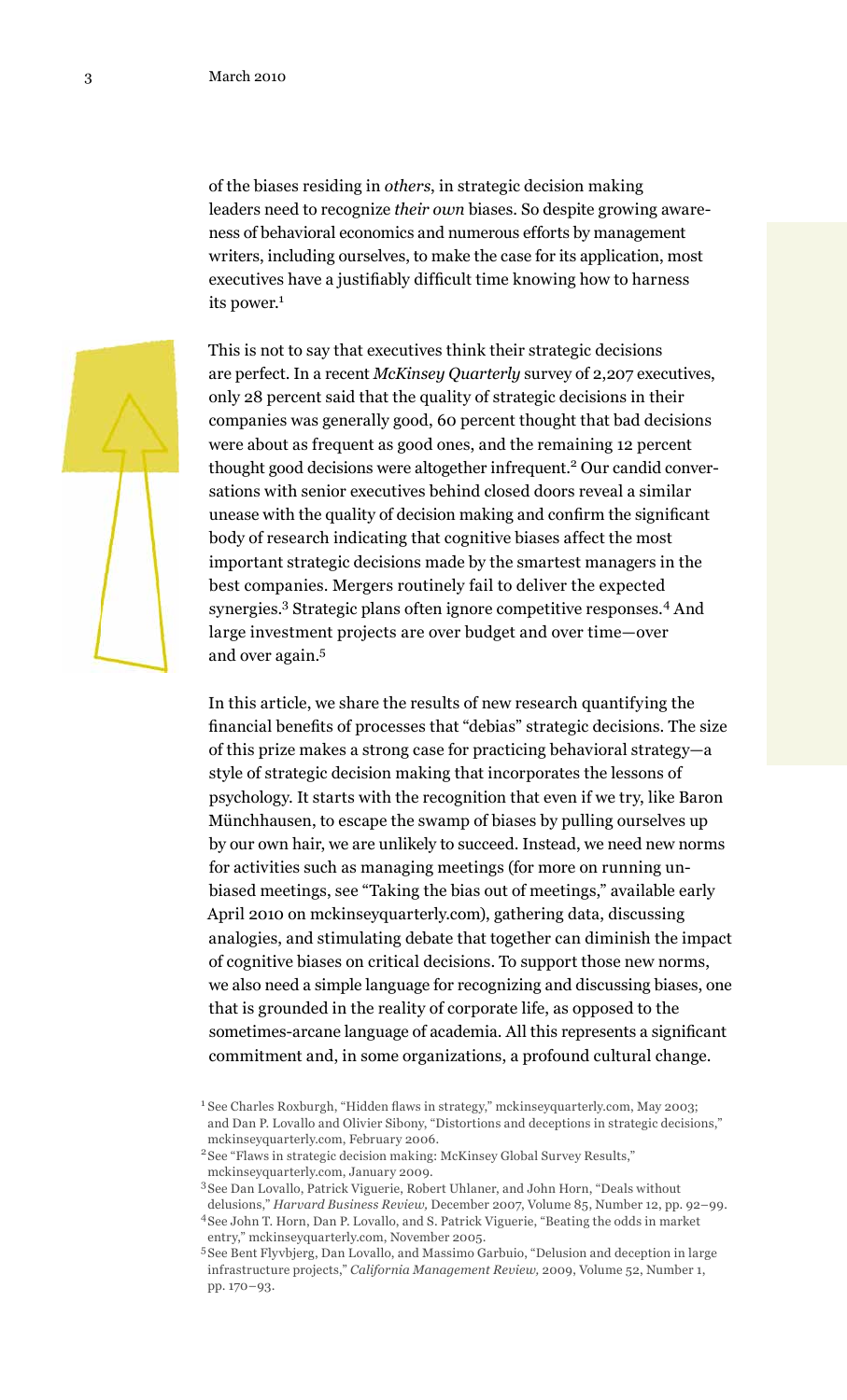What we did

1,048

Number of decisions analyzed

# Share of decisions related to M&A,<br>organizational change, or expansion<br>into new geographies, products,<br>and services

organizational change, or expansion into new geographies, products, and services

**Proportion of decisions that**<br>could be attributed to a sing<br>specific business function<br>(sales, R&D, marketing,<br>manufacturing, or supply

could be attributed to a single, specific business function (sales, R&D, marketing, manufacturing, or supply chain/distribution)

#### The value of good decision processes

Think of a large business decision your company made recently: a major acquisition, a large capital expenditure, a key technological choice, or a new-product launch. Three things went into it. The decision almost certainly involved some fact gathering and analysis. It relied on the insights and judgment of a number of executives (a number sometimes as small as one). And it was reached after a process—sometimes very formal, sometimes completely informal—turned the data and judgment into a decision.

Our research indicates that, contrary to what one might assume, good analysis in the hands of managers who have good judgment won't naturally yield good decisions. The third ingredient—the process is also crucial. We discovered this by asking managers to report on both the nature of an important decision and the process through which it was reached. In all, we studied 1,048 major decisions made over the past five years, including investments in new products, M&A decisions, and large capital expenditures.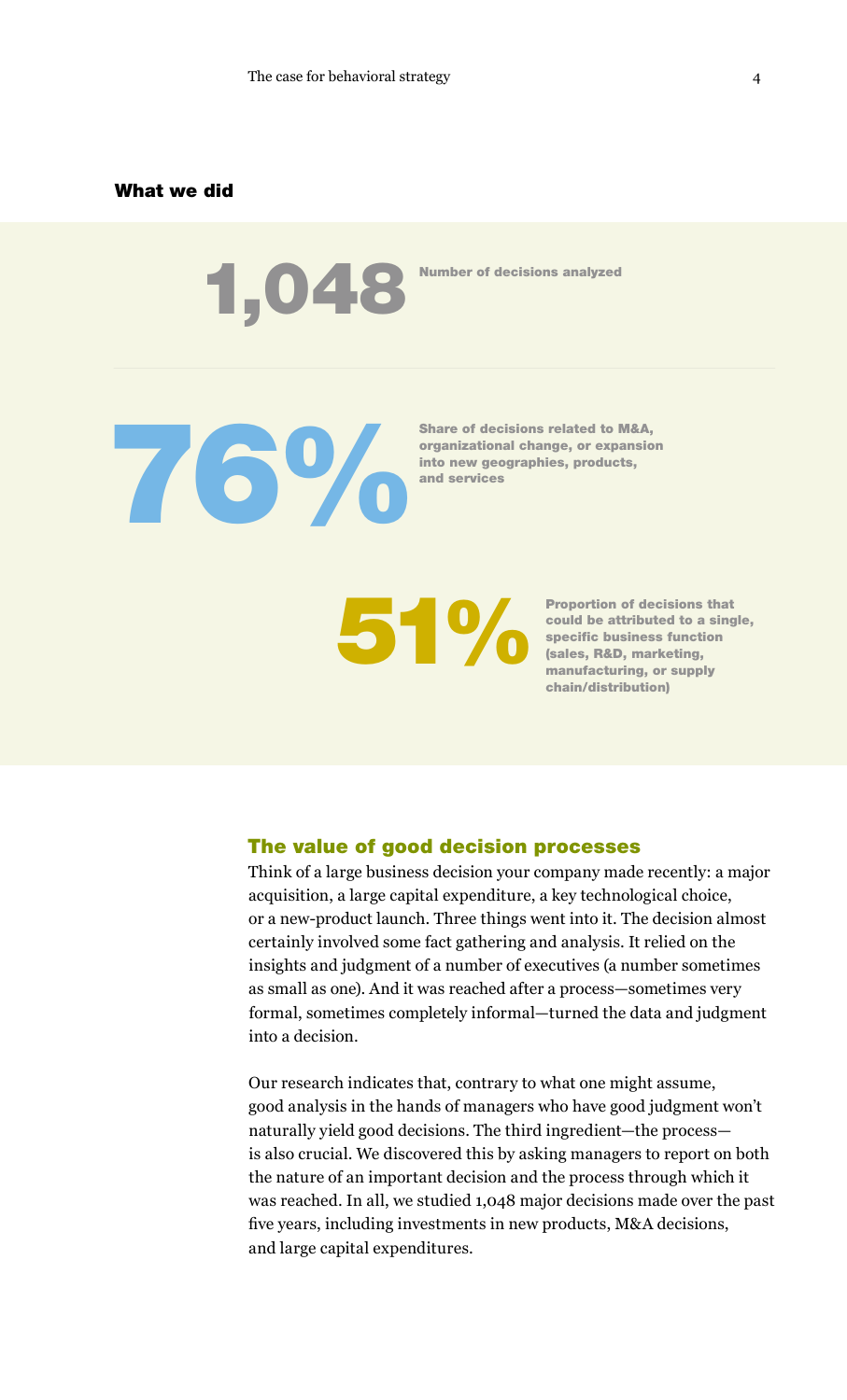#### Process, analysis, and industry variables explain decision-making effectiveness

#### Share of performance explained by given element

(based on multivariate regression analysis), %



Note: To evaluate decision-making effectiveness, we asked respondents to assess outcomes along four dimensions: revenue, profitability, market share, and productivity.

We asked managers to report on the extent to which they had applied 17 practices in making that decision. Eight of these practices had to do with the quantity and detail of the analysis: did you, for example, build a detailed financial model or run sensitivity analyses? The others described the decision-making process: for instance, did you explicitly explore and discuss major uncertainties or discuss viewpoints that contradicted the senior leader's? We chose these process characteristics because in academic research and in our experience, they have proved effective at overcoming biases.<sup>6</sup> to do with  $p$ und a deci

> After controlling for factors like industry, geography, and company size, we used regression analysis to calculate how much of the variance in decision outcomes<sup>7</sup> was explained by the quality of the process and After controlling for factors like industry, geography, and company siz 5.3 we used regression analysis After controlling for factors like industry, geography, and com

 $^6$ Research like this is challenging because of what International Institute for Management Development (IMD) professor Phil Rosenzweig calls the "halo effect": the tendency of people to believe that when their companies are successful or a decision turns out well, their actions were important contributors (see Phil Rosenzweig, "The halo effect, and other managerial delusions," mckinseyquarterly.com, February 2007). We sought to mitigate the halo effect by asking respondents to focus on a typical decision process in their companies and to list several decisions before landing on one for detailed questioning. Next, we asked analytical and process questions about the specific decision for the bulk of the survey. Finally, at the very end of it, we asked about performance metrics.

 $^7\rm{We}$  asked respondents to assess outcomes along four dimensions: revenue, profitability, market share, and productivity.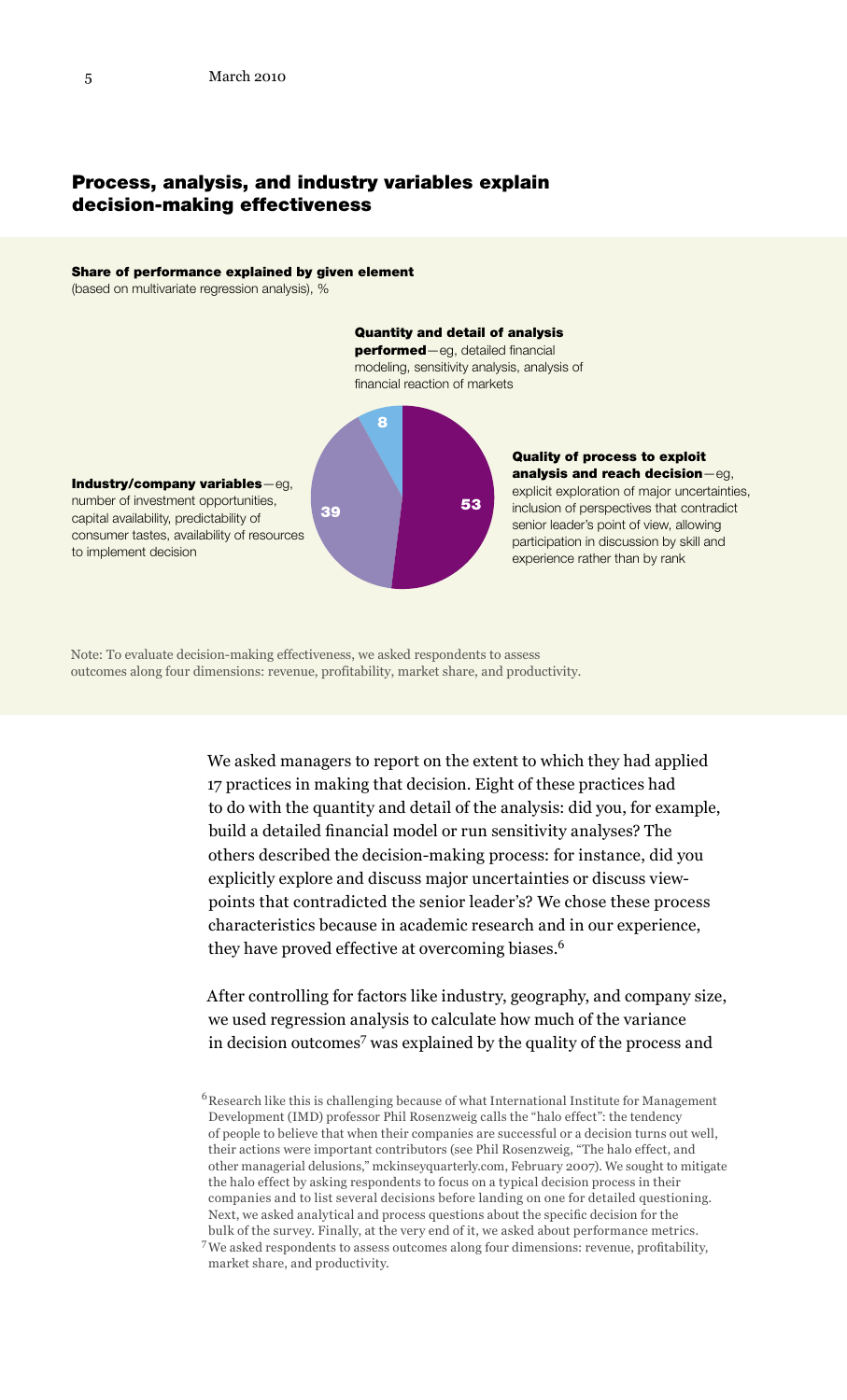Difference in ROI between top- and bottom-quartile decision inputs, percentage points



how much by the quantity and detail of the analysis. The answer: process mattered more than analysis—by a factor of six. This finding does not mean that analysis is unimportant, as a closer look at the data reveals: almost no decisions in our sample made through a very strong process were backed by very poor analysis. Why? Because one of the things an unbiased decision-making process will do is ferret out poor analysis. The reverse is not true; superb analysis is useless unless the decision process gives it a fair hearing.

To get a sense of the value at stake, we also assessed the return on investment (ROI) of decisions characterized by a superior process.<sup>8</sup> The analysis revealed that raising a company's game from the bottom to the top quartile on the decision-making process improved its ROI by 6.9 percentage points. The ROI advantage for top-quartile versus bottom-quartile analytics was 5.3 percentage points, further underscoring the tight relationship between process and analysis. Good process, in short, isn't just good hygiene; it's good business.

8 This analysis covers the subset of 673 (out of all 1,048) decisions for which ROI data were available.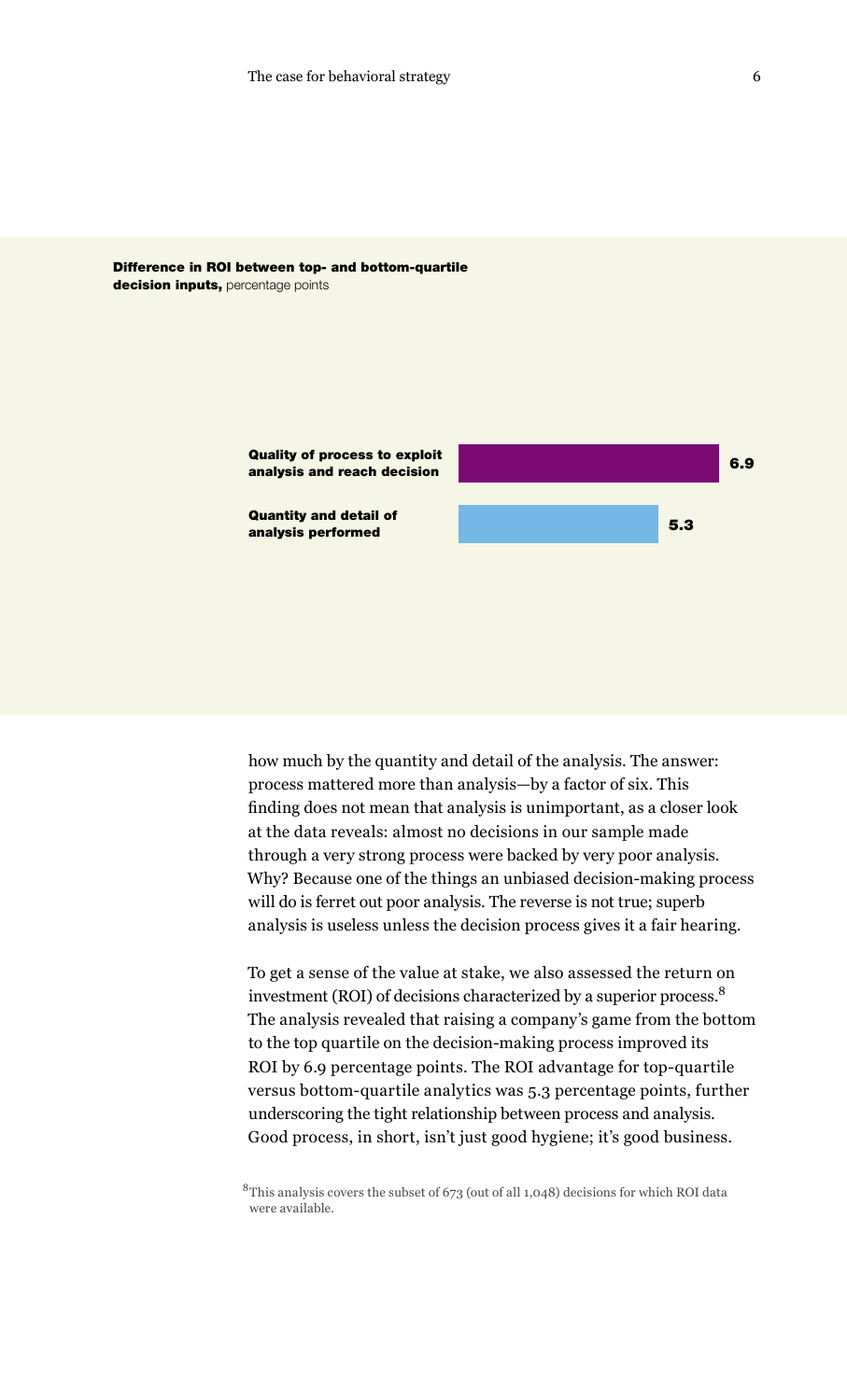#### The building blocks of behavioral strategy

Any seasoned executive will of course recognize some biases and take them into account. That is what we do when we apply a discount factor to a plan from a direct report (correcting for that person's overoptimism). That is also what we do when we fear that one person's recommendation may be colored by self-interest and ask a neutral third party for an independent opinion.

However, academic research and empirical observation suggest that these corrections are too inexact and limited to be helpful. The prevalence of biases in corporate decisions is partly a function of habit, training, executive selection, and corporate culture. But most fundamentally, biases are pervasive because they are a product of human nature—hard-wired and highly resistant to feedback, however brutal. For example, drivers laid up in hospitals for traffic accidents they themselves caused overestimate their driving abilities just as much as the rest of us do.<sup>9</sup>

Improving strategic decision making therefore requires not only trying to limit our own (and others') biases but also orchestrating a decisionmaking process that will confront different biases and limit their impact. To use a judicial analogy, we cannot trust the judges or the jurors to be infallible; they are, after all, human. But as citizens, we can expect verdicts to be rendered by juries and trials to follow the rules of due process. It is through teamwork, and the process that organizes it, that we seek a high-quality outcome.

Building such a process for strategic decision making requires an understanding of the biases the process needs to address. In the discussion that follows, we focus on the subset of biases we have found to be most relevant for executives and classify those biases into five simple, businessoriented groupings (for more on these groupings, see "A language to discuss biases"). A familiarity with this classification is useful in itself because, as the psychologist and Nobel laureate in economics Daniel Kahneman has pointed out, the odds of defeating biases in a group setting rise when discussion of them is widespread. But familiarity alone isn't enough to ensure unbiased decision making, so as we discuss each family of bias, we also provide some general principles and specific examples of practices that can help counteract it.

#### Counter pattern-recognition biases by changing the angle of vision

The ability to identify patterns helps set humans apart but also carries with it a risk of misinterpreting conceptual relationships. Common

<sup>9</sup>Caroline E. Preston and Stanley Harris, "Psychology of drivers in traffic accidents," *Journal of Applied Psychology,* 1965, Volume 49, Number 4, pp. 284–88.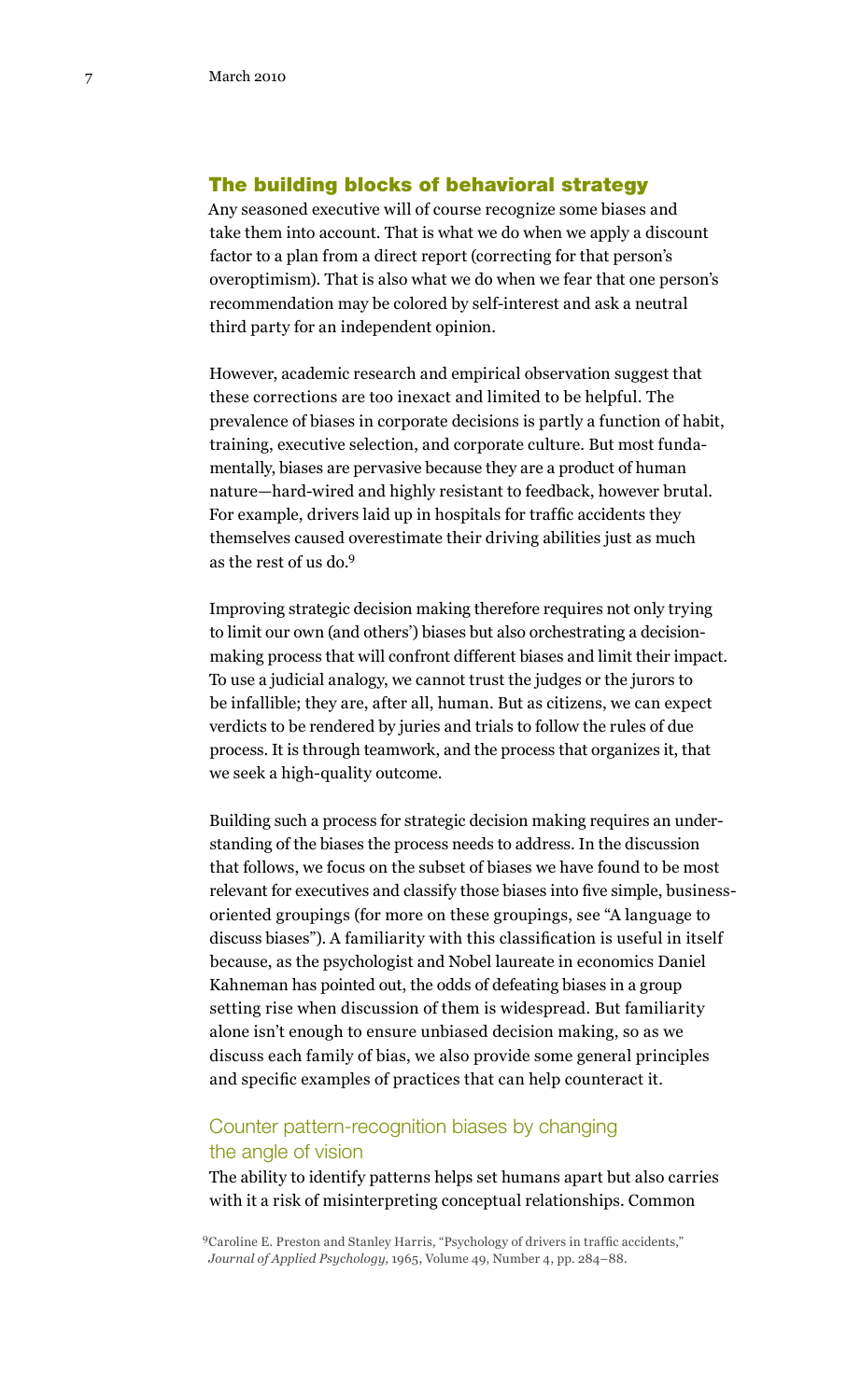In most organizations, an executive who projects great confidence in a plan is more likely to get it approved than one who lays out all the risks and uncertainties surrounding it

> pattern-recognition biases include saliency biases (which lead us to overweight recent or highly memorable events) and the confirmation bias (the tendency, once a hypothesis has been formed, to ignore evidence that would disprove it). Particularly imperiled are senior executives, whose deep experience boosts the odds that they will rely on analogies, from their own experience, that may turn out to be misleading.10 Whenever analogies, comparisons, or salient examples are used to justify a decision, and whenever convincing champions use their powers of persuasion to tell a compelling story, patternrecognition biases may be at work.

Pattern recognition is second nature to all of us—and often quite valuable so fighting biases associated with it is challenging. The best we can do is to change the angle of vision by encouraging participants to see facts in a different light and to test alternative hypotheses to explain those facts. This practice starts with things as simple as field and customer visits. It continues with meeting-management techniques such as reframing or role reversal, which encourage participants to formulate alternative explanations for the evidence with which they are presented. It can also leverage tools, such as competitive war games, that promote out-of-the-box thinking.

Sometimes, simply coaxing managers to articulate the experiences influencing them is valuable. According to Kleiner Perkins partner Randy Komisar, for example, a contentious discussion over manufacturing strategy at the start-up WebTV $11$  suddenly became much more manageable once it was clear that the preferences of executives about which strategy to pursue stemmed from their previous career

<sup>&</sup>lt;sup>10</sup> For more on misleading experiences, see Sydney Finkelstein, Jo Whitehead, and Andrew Campbell, *Think Again: Why Good Leaders Make Bad Decisions and How to Keep It from Happening to You,* Boston: Harvard Business Press, 2008.

<sup>&</sup>lt;sup>11</sup> WebTV is now MSN TV.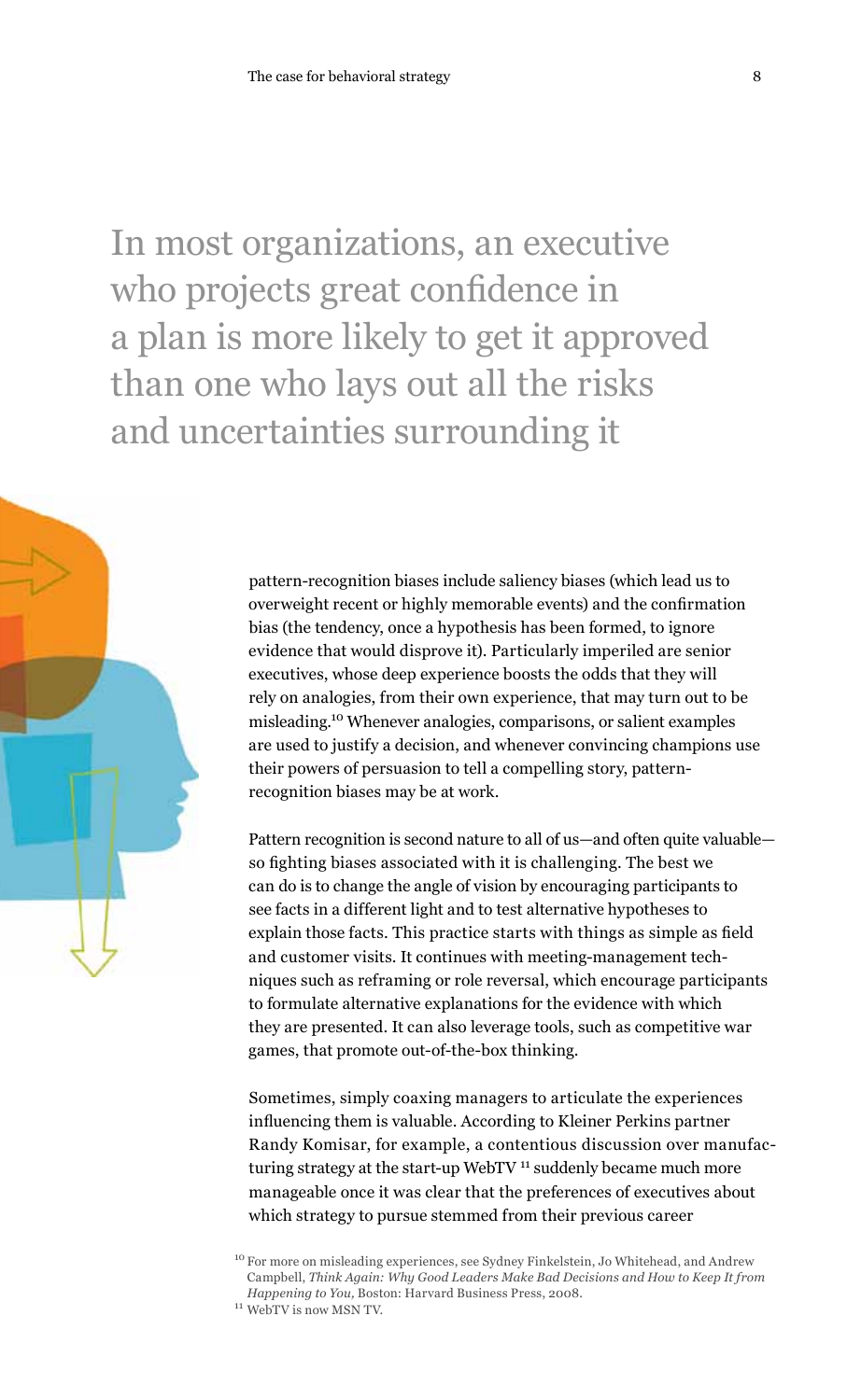experience. When that realization came, he told us, there was immediately a "sense of exhaling in the room." Managers with software experience were frightened about building hardware; managers with hardware experience were afraid of ceding control to contract manufacturers.

Getting these experiences into the open helped WebTV's management team become aware of the pattern recognition they triggered and see more clearly the pros and cons of both options. Ultimately, WebTV's executives decided both to outsource hardware production to large electronics makers and, heeding the worries of executives with hardware experience, to establish a manufacturing line in Mexico as a backup, in case the contractors did not deliver in time for the Christmas season. That in fact happened, and the backup plan, which would not have existed without a decision process that changed the angle of vision, "saved the company."

Another useful means of changing the angle of vision is to make it wider by creating a reasonably large—in our experience at least six—set of similar endeavors for comparative analysis. For example, in an effort to improve US military effectiveness in Iraq in 2004, Colonel Kalev Sepp—by himself, in 36 hours—developed a reference class of 53 similar counterinsurgency conflicts, complete with strategies and outcomes. This effort informed subsequent policy changes.<sup>12</sup>

#### Counter action-oriented biases by recognizing uncertainty

Most executives rightly feel a need to take action. However, the actions we take are often prompted by excessive optimism about the future and especially about our own ability to influence it. Ask yourself how many plans you have reviewed that turned out to be based on overly optimistic forecasts of market potential or underestimated competitive responses. When you or your people feel—especially under pressure—an urge to take action and an attractive plan presents itself, chances are good that some elements of overconfidence have tainted it.

To make matters worse, the culture of many organizations suppresses uncertainty and rewards behavior that ignores it. For instance, in most organizations, an executive who projects great confidence in a plan is more likely to get it approved than one who lays out all the risks and uncertainties surrounding it. Seldom do we see confidence as a warning sign—a hint that overconfidence, overoptimism, and other actionoriented biases may be at work.

Superior decision-making processes counteract action-oriented biases by promoting the recognition of uncertainty. For example, it often

12 Thomas E. Ricks, *Fiasco: The American Military Adventure in Iraq,* New York: Penguin Press, 2006, pp. 393–94.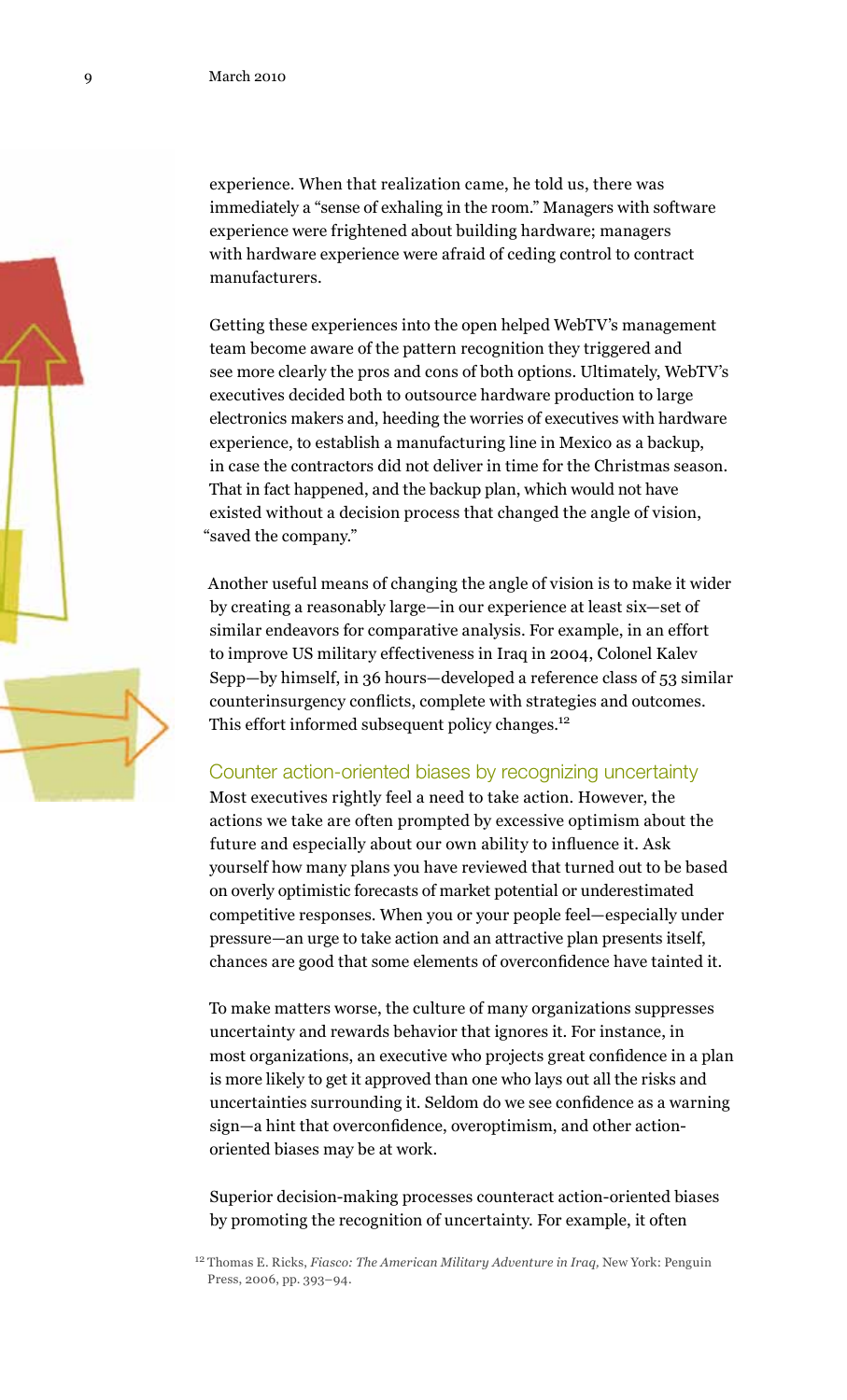helps to make a clear and explicit distinction between decision meetings, where leaders should embrace uncertainty while encouraging dissent, and implementation meetings, where it's time for executives to move forward together. Also valuable are tools—such as scenario planning, decision trees, and the "premortem" championed by research psychologist Gary Klein (for more on the premortem, see "When can you trust your gut? A conversation with Daniel Kahneman and Gary Klein," available late March 2010 on mckinseyquarterly.com)—that force consideration of many potential outcomes. And at the time of a major decision, it's critical to discuss which metrics need to be monitored to highlight necessary course corrections quickly.

#### Counter stability biases by shaking things up

In contrast to action biases, stability biases make us less prone to depart from the status quo than we should be. This category includes anchoring—the powerful impact an initial idea or number has on the subsequent strategic conversation. (For instance, last year's numbers are an implicit but extremely powerful anchor in any budget review.) Stability biases also include loss aversion—the well-documented tendency to feel losses more acutely than equivalent gains—and the sunkcost fallacy, which can lead companies to hold on to businesses they should divest.<sup>13</sup>

One way of diagnosing your company's susceptibility to stability biases is to compare decisions over time. For example, try mapping the percentage of total new investment each division of the company receives year after year. If that percentage is stable but the divisions' growth opportunities are not, this finding is cause for concern—and quite a common one. Our research indicates, for example, that in multibusiness corporations over a 15-year time horizon, there is a near-perfect correlation between a business unit's current share of the capital expenditure budget and its budget share in the previous year. A similar inertia often bedevils advertising budgets and R&D project pipelines.

One way to help managers shake things up is to establish stretch targets that are impossible to achieve through "business as usual." Zerobased (or clean-sheet) budgeting sounds promising, but in our experience companies use this approach only when they are in dire straits. An alternative is to start by reducing each reporting unit's budget by a fixed percentage (for instance, 10 percent). The resulting tough choices facilitate the redeployment of resources to more valuable opportunities. Finally, challenging budget allocations at a more granular level can help companies reprioritize their investments.<sup>14</sup>

<sup>&</sup>lt;sup>13</sup> See John T. Horn, Dan P. Lovallo, and S. Patrick Viguerie, "Learning to let go: Making better exit decisions," mckinseyquarterly.com, May 2006.

 $^{14}$  For more on reviewing the growth opportunities available across different micromarkets ranging in size from \$50 million to \$200 million, rather than across business units as a whole, see Mehrdad Baghai, Sven Smit, and Patrick Viguerie, "Is your growth strategy flying blind?" *Harvard Business Review,* May 2009, Volume 87, Number 5, pp. 86–96.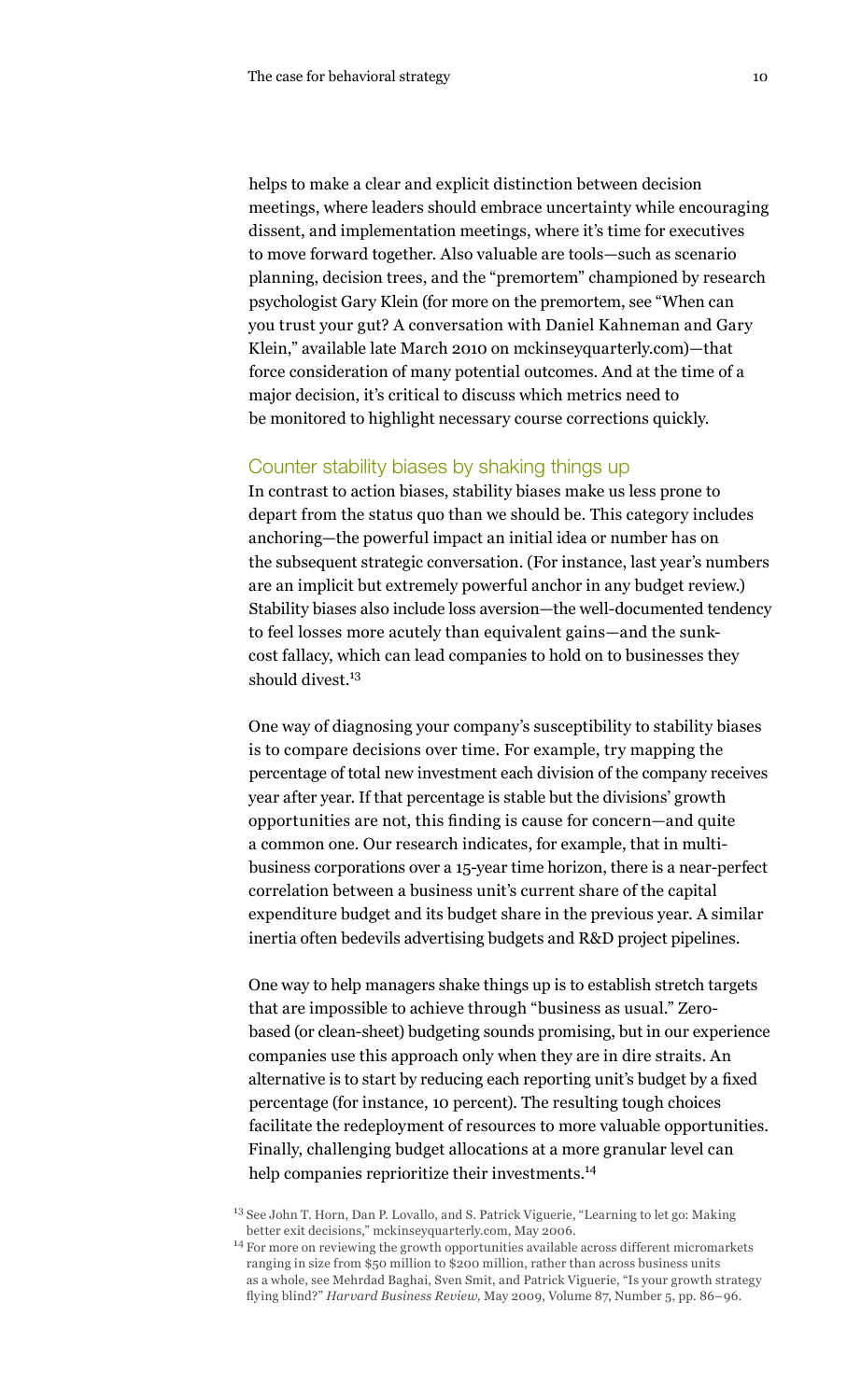#### Counter interest biases by making them explicit

Misaligned incentives are a major source of bias. "Silo thinking," in which organizational units defend their own interests, is its most easily detectable manifestation. Furthermore, senior executives sometimes honestly view the goals of a company differently because of their different roles or functional expertise. Heated discussions in which participants seem to see issues from completely different perspectives often reflect the presence of different (and generally unspoken) interest biases.

The truth is that adopting a sufficiently broad (and realistic) definition of "interests," including reputation, career options, and individual preferences, leads to the inescapable conclusion that there will always be conflicts between one manager and another and between individual managers and the company as a whole. Strong decision-making processes explicitly account for diverging interests. For example, if before the time of a decision, strategists formulate precisely the criteria that will and won't be used to evaluate it, they make it more difficult for individual managers to change the terms of the debate to make their preferred actions seem more attractive. Similarly, populating meetings or teams with participants whose interests clash can reduce the likelihood that one set of interests will undermine thoughtful decision making.

#### Counter social biases by depersonalizing debate

Social biases are sometimes interpreted as corporate politics but in fact are deep-rooted human tendencies. Even when nothing is at stake, we tend to conform to the dominant views of the group we belong to (and of its leader).15 Many organizations compound these tendencies because of both strong corporate cultures and incentives to conform. An absence of dissent is a strong warning sign. Social biases also are likely to prevail in discussions where everyone in the room knows the views of the ultimate decision maker (and assumes that the leader is unlikely to change her mind).

Countless techniques exist to stimulate debate among executive teams, and many are simple to learn and practice. (For more on promoting debate, see suggestions from Kleiner Perkins' Randy Komisar and Xerox's Anne Mulcahy in "How we do it: Three executives reflect on strategic decision making," available late March 2010 on mckinseyquarterly.com.) But tools per se won't create debate: that is a matter of behavior. Genuine debate requires diversity in the backgrounds and personalities of the decision makers, a climate of trust, and a culture in which discussions are depersonalized.

<sup>&</sup>lt;sup>15</sup> The Asch conformity experiments, conducted during the 1950s, are a classic example of this dynamic. In the experiments, individuals gave clearly incorrect answers to simple questions after confederates of the experimenter gave the same incorrect answers aloud. See Solomon E. Asch, "Opinions and social pressure," *Scientific American,* 1955, Volume 193, Number 5, pp. 31–35.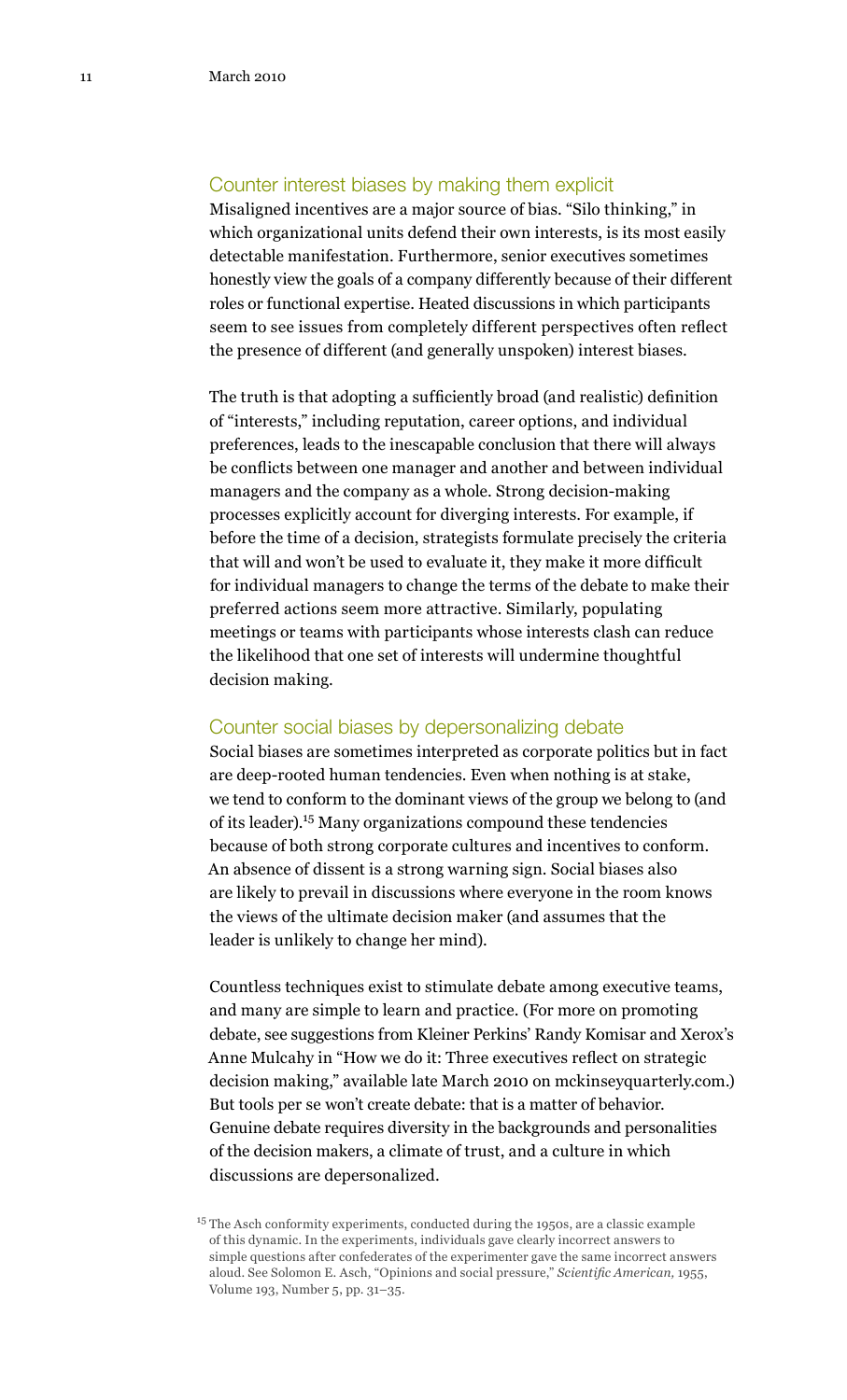Populating meetings or teams with participants whose interests clash can reduce the likelihood that one set of interests will undermine thoughtful decision making

> Most crucially, debate calls for senior leaders who genuinely believe in the collective intelligence of a high-caliber management team. Such executives see themselves serving not only as the ultimate decision makers but also as the orchestrators of disciplined decision processes. They shape management teams with the humility to encourage dissent and the self-confidence and mutual trust to practice vigorous debate without damaging personal relationships. We do not suggest that CEOs should become humble listeners who rely solely on the consensus of their teams—that would substitute one simplistic stereotype for another. But we do believe that behavioral strategy will founder without their leadership and role modeling.

#### Four steps to adopting behavioral strategy

Our readers will probably recognize some of these ideas and tools as techniques they have used in the past. But techniques by themselves will not improve the quality of decisions. Nothing is easier, after all, than orchestrating a perfunctory debate to justify a decision already made (or thought to be made) by the CEO. Leaders who want to shape the decision-making style of their companies must commit themselves to a new path.

Decide which decisions warrant the effort

1

Some executives fear that applying the principles we describe here could be divisive, counterproductive, or simply too time consuming (for more on the dangers of decision paralysis, see the commentary by WPP's Sir Martin Sorrell in "How we do it: Three executives reflect on strategic decision making," available late March 2010 on mckinseyquarterly.com). We share this concern and do not suggest applying these principles to all decisions. Here again, the judicial analogy is instructive. Just as higher standards of process apply in a capital case than in a proceeding before a small-claims court, companies can and should pay special attention to two types of decisions.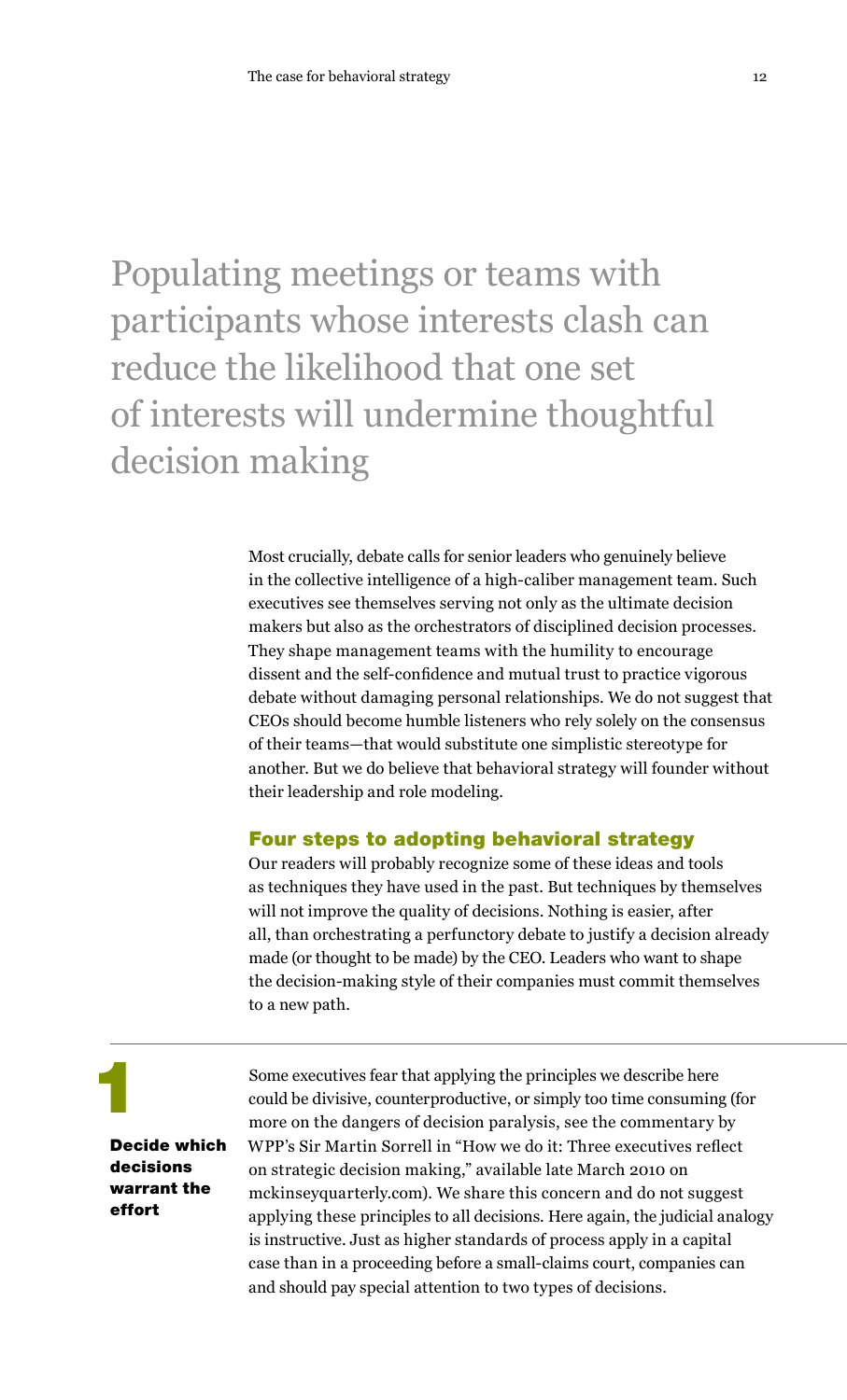The first set consists of rare, one-of-a-kind strategic decisions. Major mergers and acquisitions, "bet the company" investments, and crucial technological choices fall in this category. In most companies, these decisions are made by a small subgroup of the executive team, using an ad hoc, informal, and often iterative process. The second set includes repetitive but high-stakes decisions that shape a company's strategy over time. In most companies, there are generally no more than one or two such crucial processes, such as R&D allocations in a pharmaceutical company, investment decisions in a private-equity firm, or capital expenditure decisions in a utility. Formal processes—often affected by biases—are typically in place to make these decisions.

# 2

#### Identify the biases most likely to affect critical decisions

Open discussion of the biases that may be undermining decision making is invaluable. It can be stimulated both by conducting postmortems of past decisions and by observing current decision processes. Are we at risk, in this meeting, of being too action oriented? Do I see someone who thinks he recognizes a pattern but whose choice of analogies seems misleading to me? Are we seeing biases combine to create dysfunctional patterns that, when repeated in an organization, can become cultural traits? For example, is the combination of social and status quo biases creating a culture of consensus-based inertia? This discussion will help surface the biases to which the decision process under review is particularly prone.

# 3

Select practices and tools to counter the most relevant biases

Companies should select mechanisms that are appropriate to the type of decision at hand, to their culture, and to the decision-making styles of their leaders. For instance, one company we know counters social biases by organizing, as part of its annual planning cycle, a systematic challenge by outsiders to its business units' plans. Another fights pattern-recognition biases by asking managers who present a recommendation to share the raw data supporting it, so other executives in this analytically minded company can try to discern alternative patterns.

If, as you read these lines, you have already thought of three reasons these techniques won't work in your own company's culture, you are probably right. The question is which ones *will*. Adopting behavioral strategy means not only embracing the broad principles set forth above but also selecting and tailoring specific debiasing practices to turn the principles into action.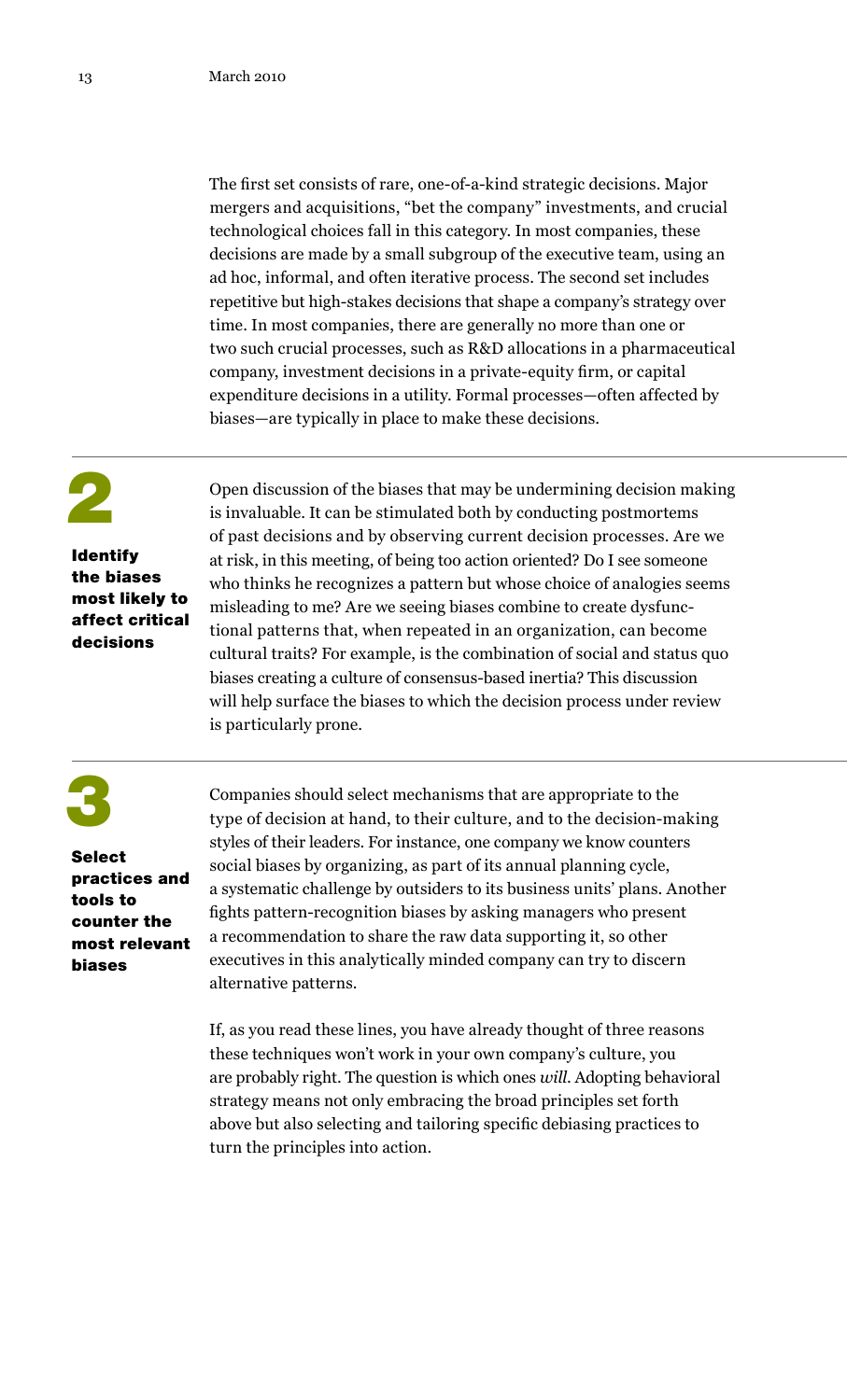

Embed practices in formal processes

By embedding these practices in formal corporate operating procedures (such as capital-investment approval processes or R&D reviews), executives can ensure that such techniques are used with some regularity and not just when the ultimate decision maker feels unusually uncertain about which call to make. One reason it's important to embed these practices in recurring procedures is that everything we know about the tendency toward overconfidence suggests that it is unwise to rely on one's instincts to decide when to rely on one's instincts! Another is that good decision making requires practice as a management team: without regular opportunities, the team will agree in principle on the techniques it should use but lack the experience (and the mutual trust) to use them effectively.

The behavioral-strategy journey requires effort and the commitment of senior leadership, but the payoff—better decisions, not to mention more engaged managers—makes it one of the most valuable strategic investments organizations can make. o



Copyright © 2010 McKinsey & Company. All rights reserved. We welcome your comments on this article. Please send them to quarterly\_comments@mckinsey.com.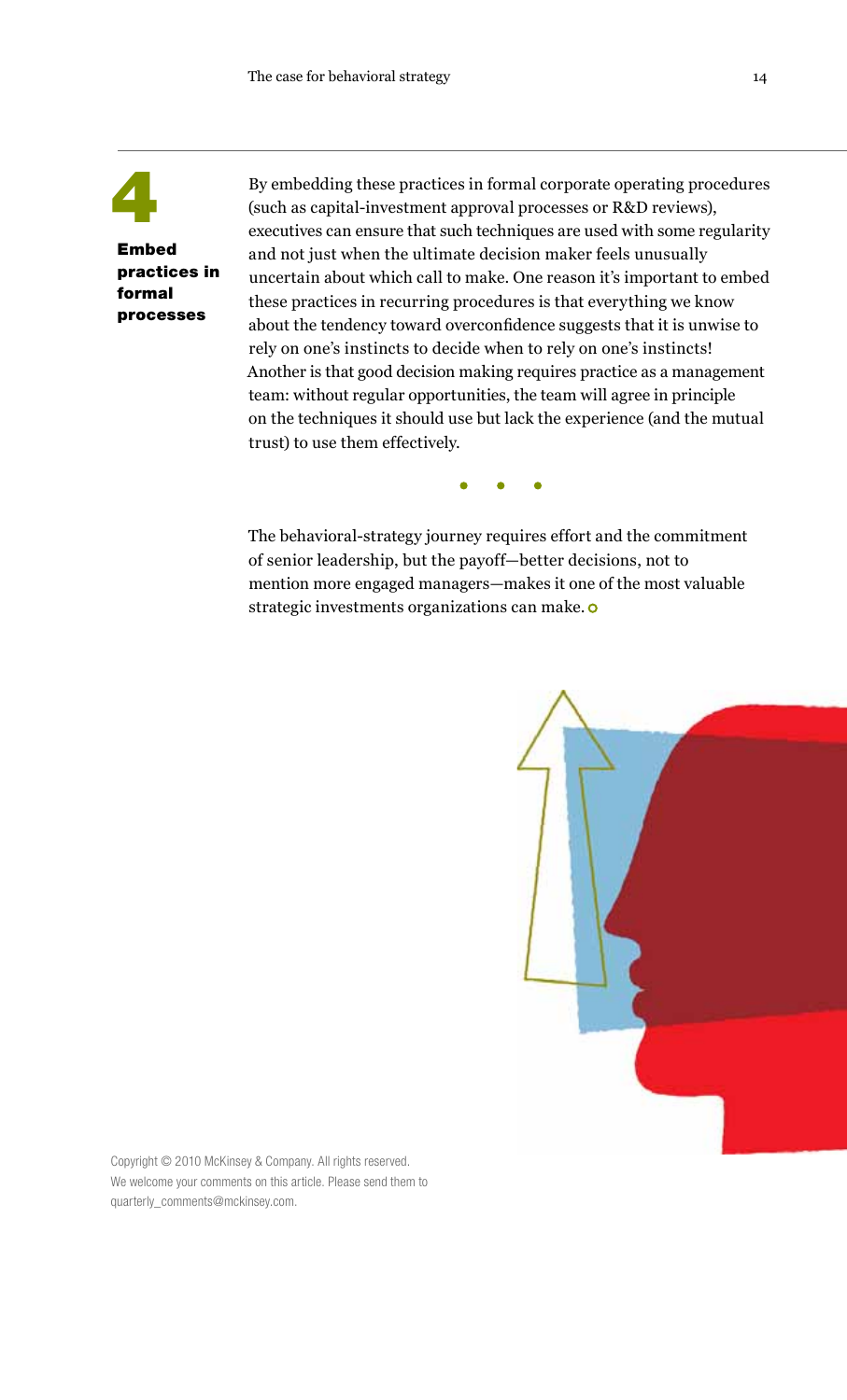### A language to discuss biases

Psychologists and behavioral economists have identified dozens of cognitive biases. The typology we present here is not meant to be exhaustive but rather to focus on those biases that occur most frequently and that have the largest impact on business decisions. As these groupings make clear, one of the insidious things about cognitive biases is their close relationship with the rules of thumb and mind-sets that often serve managers well. For example, many a seasoned executive rightly prides herself on pattern-recognition skills cultivated over the years. Similarly, seeking consensus when making a decision is often not a failing but a condition of success. And valuing stability rather than "rocking the boat" or "fixing what ain't broke" is a sound management precept.

This bias typology was prepared by Dan Lovallo and Olivier Sibony.



#### Action-oriented biases

drive us to take action less thoughtfully than we should.

**Excessive optimism.** The tendency for people to be overoptimistic about the outcome of planned actions, to overestimate the likelihood of positive events, and to underestimate the likelihood of negative ones.

**Overconfidence. Overestimating** our skill level relative to others', leading us to overestimate our ability to affect future outcomes, take credit for past outcomes, and neglect the role of chance.

**Competitor neglect.** The tendency to plan without factoring in competitive responses, as if one is playing tennis against a wall, not a live opponent.



#### Interest biases

arise in the presence of conflicting incentives, including nonmonetary and even purely emotional ones.

#### Misaligned individual

**incentives.** Incentives for individuals in organizations to adopt views or to seek outcomes favorable to their unit or themselves, at the expense of the overall interest of the company. These self-serving views are often held genuinely, not cynically.

#### Inappropriate attachments.

Emotional attachment of individuals to people or elements of the business (such as legacy products or brands), creating a misalignment of interests.<sup>1</sup>

Misaligned perception of corporate goals. Disagreements (often unspoken) about the hierarchy or relative weight of objectives pursued by the organization and about the tradeoffs between them.

1 Sydney Finkelstein, Jo Whitehead, and Andrew Campbell, *Think Again: Why Good*  Leaders Make Bad Decisions and How to Keep It fromHappening to You, Boston: Harvard Business Press, 2008.